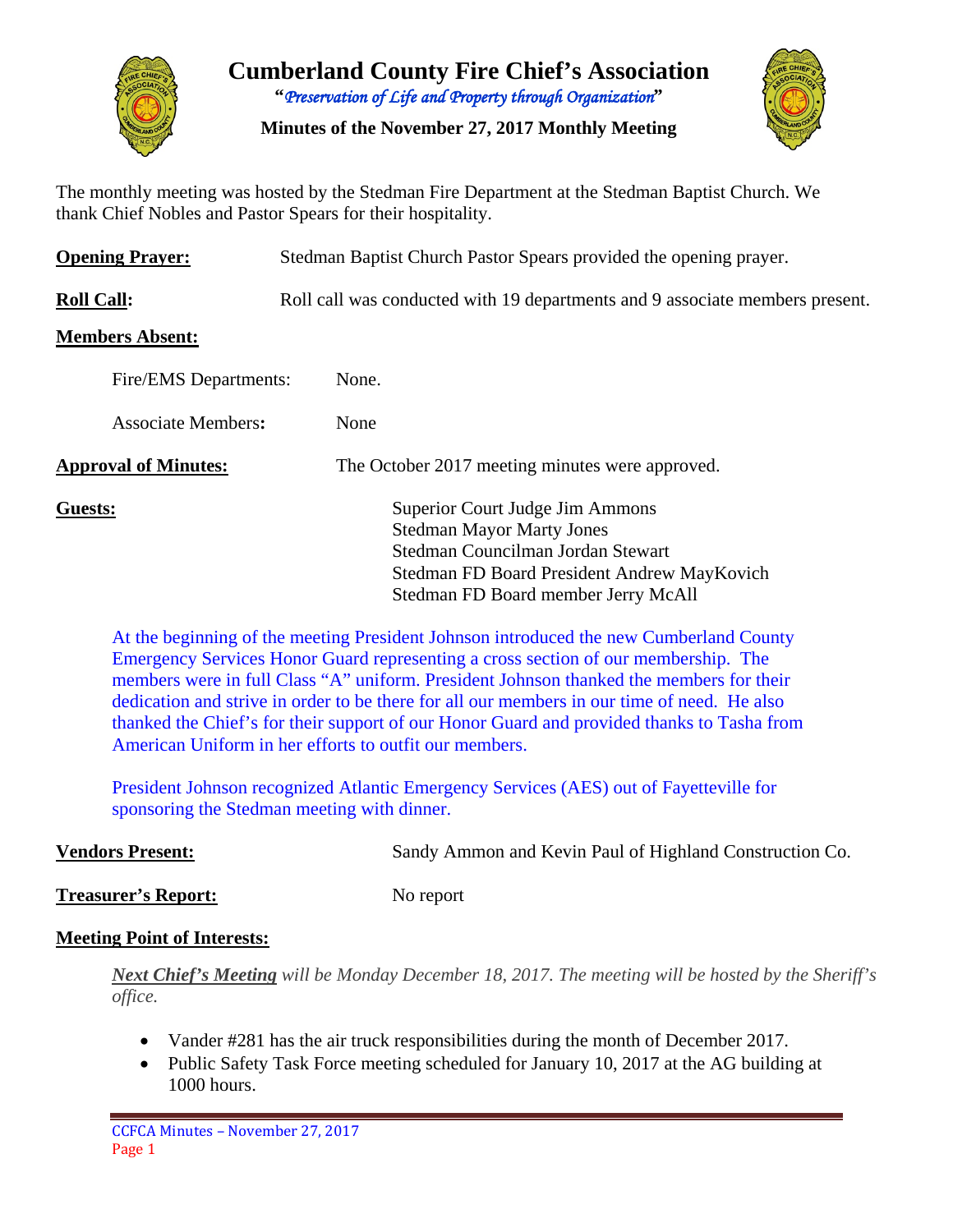- Members were provided a packet with various informational materials.
	- $\triangleright$  Telephonic roll call vote on the purchase of a mobile command center
	- $\triangleright$  Legal briefs

## **OLD BUSINESS**

1. President Johnson advised that after receiving the geographic code plug Michael Horne is in the progress of re-programming our recently purchased Motorola XTS – 5000 portables.

2. The "I AM RESPONDING" contract is paid up thru October 2020. Please ensure that you are using the program to the fullest potential.

3. President Johnson will have a photographer at the February meeting to take pictures of the members in an effort to update our website photographs. Chief Johnson is seeking maximum participation for this event. The goal is to have 100% participation and all pictures will require the Class "A" Uniform.

4. President Johnson will be scheduling a meeting in January with the County Training Officers to further discuss the support needed to facilitate firefighter training classes across the county. We have had several classes to not make due to low attendance and support is needed from all of the stations to make this program successful. In order for our training program to work it needs to be supported by each Chief.

5. President Johnson announced that the Fayetteville FD is looking into changing their accountability tags to better suit their on scene capabilities. President Johnson has asked the standards team to look at the proposal and bring back a recommendation as to how the county departments can also be a part of this new proposal. Chief Murphy advised the members that the official first reading of the new accountability standard will be at the December meeting. Chief Melvin provided President Johnson with a proposal to have the Association purchase the machine that will make the tags instead of purchasing the individual tags from a contractor. The association would benefit from a tremendous cost saving by purchasing the asset in-house. A list of the individual tag cost were provided along with the material needed to start up the program. More to follow in the months to come.

## **NEW BUSINESS:**

1. President Johnson presented a power point program on the new Thomas built mobile communications and command bus that was purchased with a telephonic roll call vote on November 3, 2017. (Vote Tally Attached) The unit is in for vehicle service and will then be refitted with work stations & cabinets designed to match the remainder of the bus and installed by Chief Marsh. We will be looking to acquire needed radio and support equipment to outfit the bus for county-wide use. An SOP addressing all the essentials will be developed in the months to come.

2. President Johnson discussed the active shooter training that begins on December 1, 2017 at the Health and Human Service building beginning at 0715 hours. Please ensure we have maximum participation and that our train the trainers are there for the full day of training, which consists of a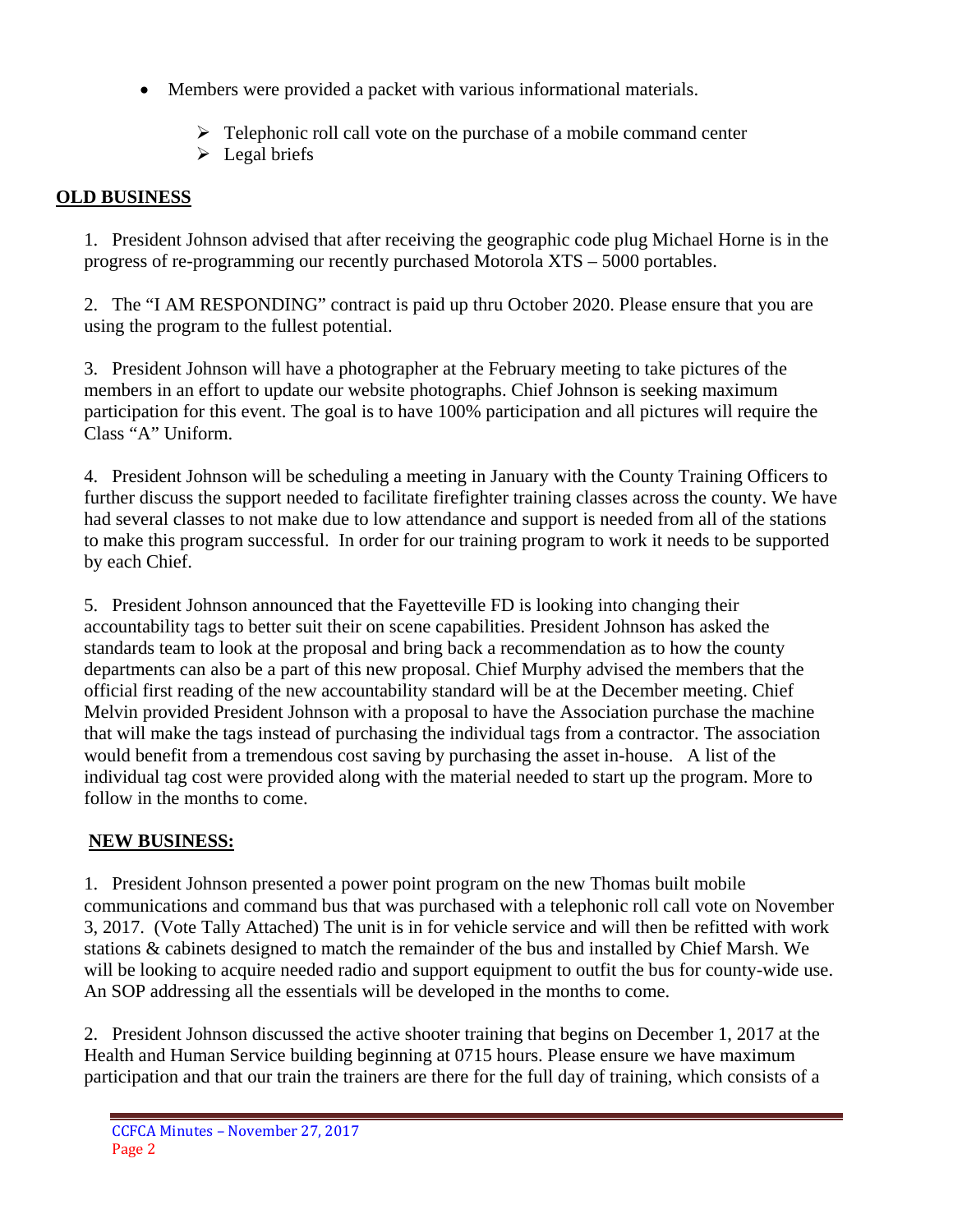four (4) block of lecture and a four (4) hour block of practical application. He stressed that it was important to support this initiative. Battalion Chief Brinson provided additional information.

## **COMMITTEE REPORTS:**

## **ID CARD/TECHNOLOGY COMMITTEE**

- **FYI.** Fire Chiefs are required to send a signed letter or memo with a firefighter requesting an ID Card. For any questions or an appointment contact 424-0694 or e-mail at [cjohnson.spfd@gmail.com](mailto:cjohnson.spfd@gmail.com)
- No Report

**FIRE PREVENTION/EDUCATION COMMITTEE** BC Martin – Chairpersons, FF Jamie Everitte E-Mail: [MMartin@ci.fay.nc.us,](mailto:MMartin@ci.fay.nc.us) or JEveritte@ci.fay.nc.us

• No report.

**COMMUNICATIONS COMMITTEE** EMS Chief Brian Pearce – EMS - Chairperson, E-Mail: [bpearce@capefearvalley.com](mailto:bpearce@capefearvalley.com)

• No report

**STANDARDS & POLICY COMMITTEE A/C** Kevin Murphy (SPFD # 13) Chairperson,

E-Mail: [kmurphy1903@gmail.com](mailto:kmurphy1903@gmail.com)

• Assistant Chief Murphy discussed the new accountability program and we will have the first official reading in December.

**MEMORIAL COMMITTEE** Chief R. Marley (Pearce's Mill) Chairperson,

E-Mail: [pmfd0301@nc.rr.com](mailto:pmfd0301@nc.rr.com)

• No report.

**AUTOMATIC AID/MUTUAL AID COMMITTEE** Chief Joe Marsh (GCFD # 24) Chairperson, E-Mail: [gcfd24@nc.rr.com](mailto:gcfd24@nc.rr.com)

• No Report

**FINANCE COMMITTEE** Deputy Chief Freddy Johnson Jr. (Stoney Point) Chairperson,

E-Mail: [spfd1302@nc.rr.com](mailto:spfd1302@nc.rr.com)

• No report.

**RESCUE COMMITTEE** Deputy Chief Hank Harris (Cotton FD) Chairperson, E-Mail: [cfd402@nc.rr.com](mailto:cfd402@nc.rr.com)

• Chief Harris reported that a meeting will be held in the coming months to discuss equipment standards.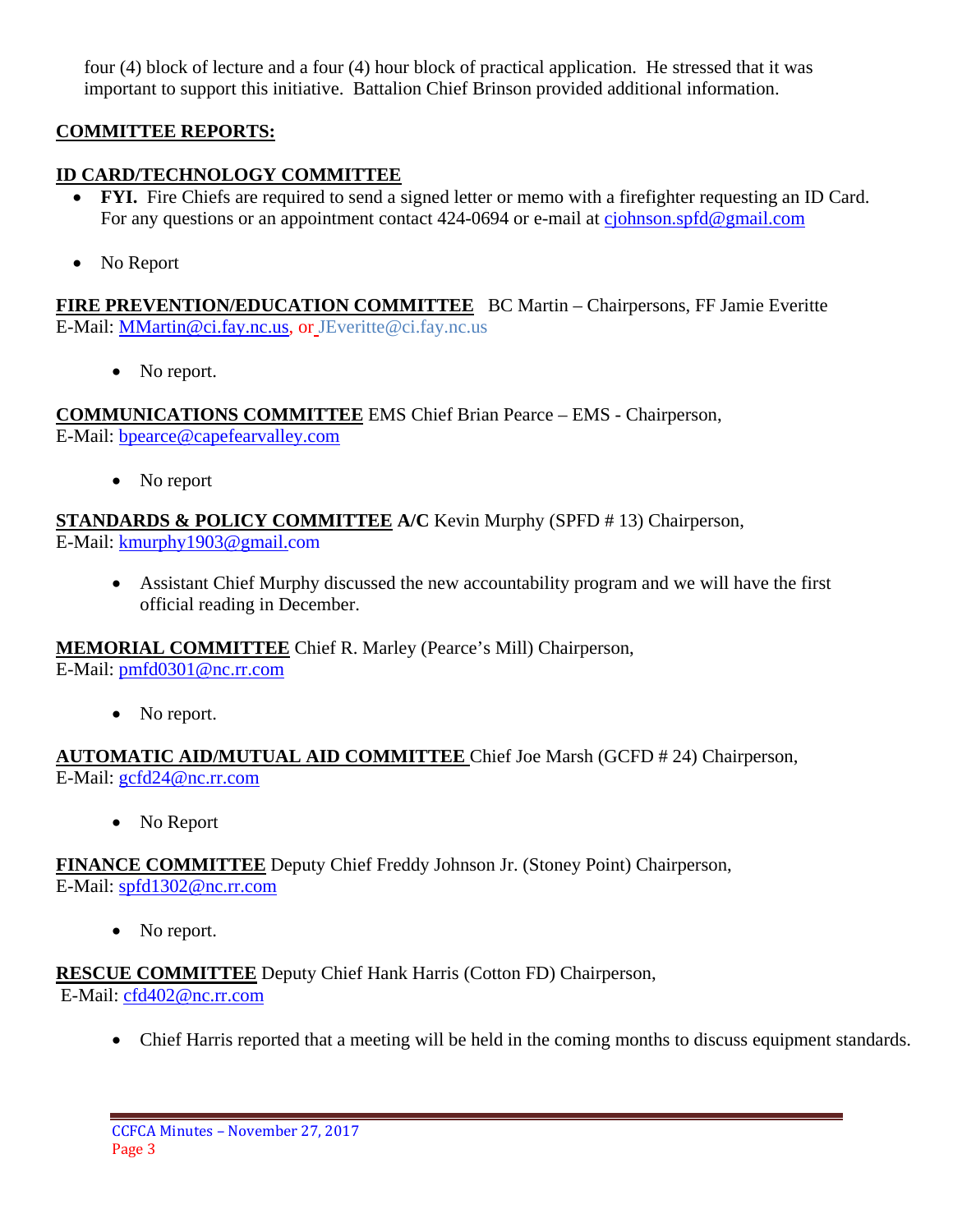### **DISPATCH STEERING / AVL COMMITTEE** Chief Chuck Hodges (Hope Mills FD),

Chairperson, E-Mail: clhodges@townofhopemills.com

• Adam Johnson asked that during your DOI drills to please let his office know if the run cards are not properly selecting the correct units so that it can be fixed.

**KNOX BOX COMMITTEE** - Emergency Management Officer Gene Booth (Emergency Services) Chairperson, E-Mail: [wbooth@co.cumberland.nc.us](mailto:wbooth@co.cumberland.nc.us)

• Gene Booth advised that the Knox Box representative would not be in the Fayetteville area until January 2018. A meeting will be announced so that we can finalize our Knox Box program.

**FIREHOUSE STEERING COMMITTEE** – Fire Chief T. J. McLamb (SLFD # 22) Chairperson, E-Mail: [tmclamb@spring-lake.org](mailto:tmclamb@spring-lake.org)

• Firehouse is expected to launch some new upgrades in the coming months.

## **ASSOCIATE MEMBERS REPORT**

#### **EMERGENCY SERVICES DIRECTOR/ ECC-911 (**Randy Beeman**,** Director),

E-Mail: [rbeeman@co.cumberland.nc.us](mailto:rbeeman@co.cumberland.nc.us)

• Tracy Jackson announced that the 911 center had received international accreditation. Mr. Beeman advised that OSFM had a new inspector, Lee Kennedy, and he would be doing 9 s inspections for 14 departments in January.

**EMS DIRECTOR:** Brian Pearce, Director E-Mail: bpearce@capefearvalley.com

• Chief Pearce had the new helicopter from CFVH on site for review by the Chiefs.

**HAZMAT:** BC Robert Brinson, FFD - POC telephone for HAZMAT is 584-9550, E-Mail: [rbrinson@ci.fay.nc.us](mailto:rbrinson@ci.fay.nc.us)

• No report.

**FORESTRY DISTRICT** Craig Gottfried, County Ranger, E-Mail: [craig.gottfried@ncagr.gov](mailto:craig.gottfried@ncagr.gov)

• No report.

**FTCC** Steve Drew, E-Mail: [drews@faytechcc.edu](mailto:drews@faytechcc.edu)

• Steve Drew handed out packets containing certifications. He also advised that he had some part-time help that would be assisting him with different aspects of the program. He also advised that anyone with problems related to your DOI certification listing to contact Lisa Haywood at FTCC.

**SHERIFF'S OFFICE** Sheriff Wright (Sr. Sgt. Steven Hodges – ATF)

• No report.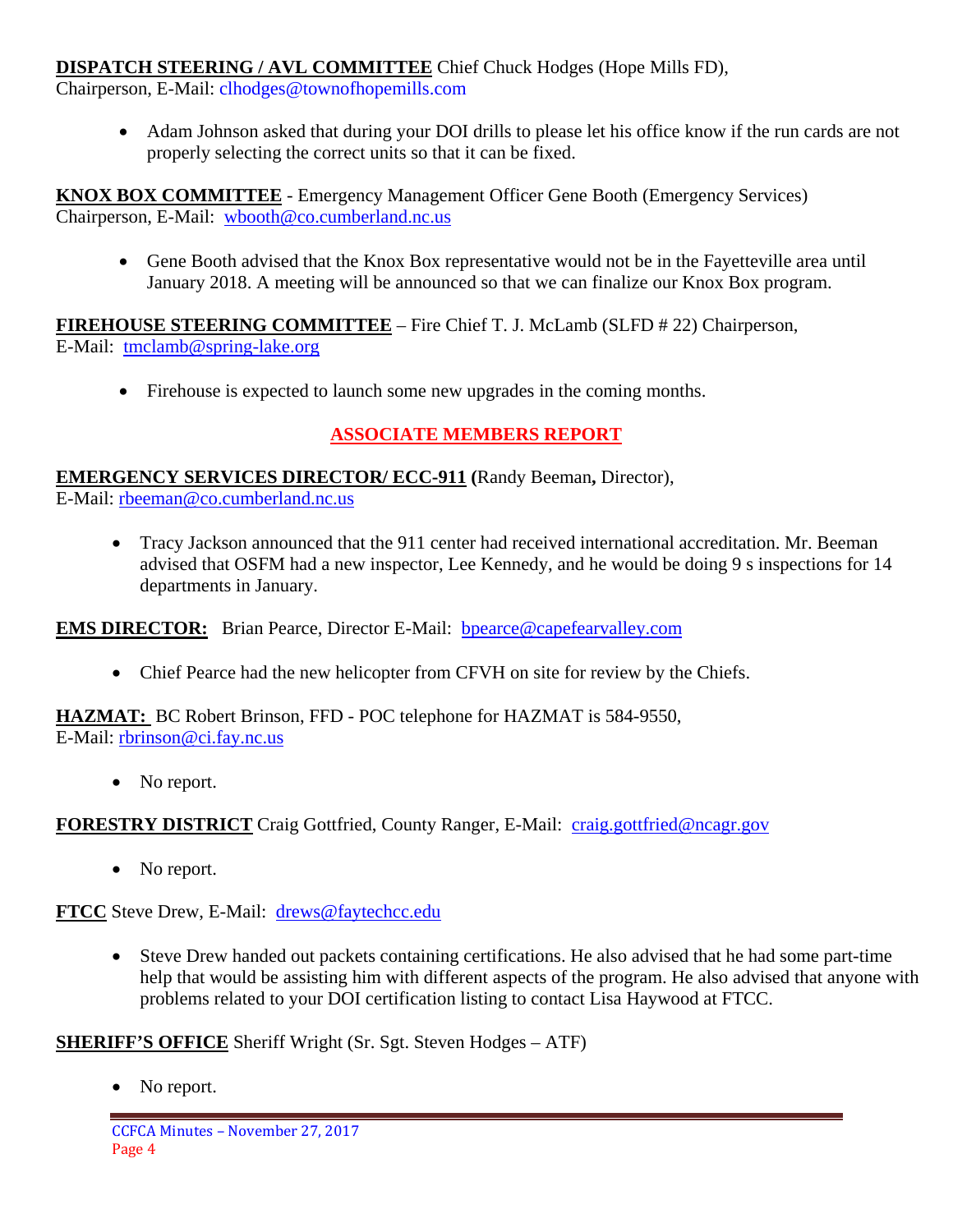**NC HIGHWAY PATROL** – Major Freddy Johnson Jr. SHP Special Operations.

E-Mail: [fljohnson@ncshp.org](mailto:fljohnson@ncshp.org)

• No report.

**COUNTY COMMISSIONERS** Fire Commissioner John Keefe

• No report.

## **FOR THE GOOD OF THE ASSOCIATION:**

- President Johnson advised that Chief Parrish with CRFD #5 has some serviceable defibrillators available to any department that needed them.
- Chief Autry with BFD # 12 provided a handout on a vehicle auction.

**ADJOURNMENT:** A motion was made to adjourn by Chief Harris seconded by Mr. Beeman. The meeting was adjourned at 2050 hours.

Respectfully Submitted By:

*Freddy l. Johnson Sr. Mark A. Melvin*

Freddy L. Johnson Sr., CFO Mark A. Melvin, CFO Fire Chief / President Fire Chief / Secretary

### **2 Enclosures**

- 1. Cumberland County Fire Chief's Association Attendance Roster 2017
- 2. CCFCA voting document for mobile command post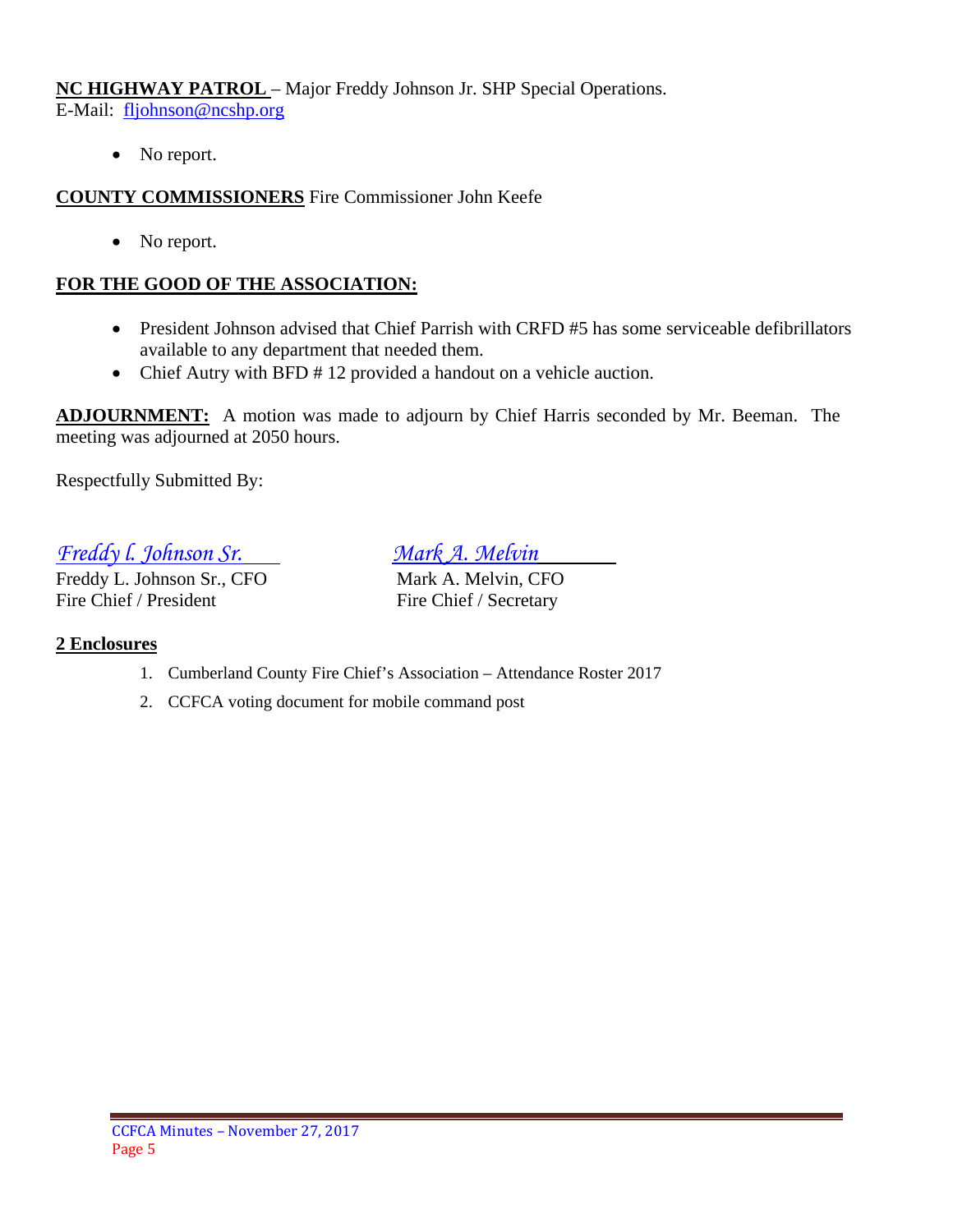

#### **CUMBERLAND COUNTY FIRE CHIEF'S ASSOCIATION ROLL CALL 2017**



| <b>MEMBERS PRESENT</b><br>(19)           | 18             | 17                      | 17             | 17             | 17                | 17                | 16                      | 15             | 17                      | 16                      | 19             |  |
|------------------------------------------|----------------|-------------------------|----------------|----------------|-------------------|-------------------|-------------------------|----------------|-------------------------|-------------------------|----------------|--|
| <b>ASSOCIATE MEMBERS PRESENT</b><br>(9)  |                | $\overline{\mathbf{7}}$ | 8              | 8              | $6\phantom{1}6$   | $6\phantom{a}$    | $\overline{\mathbf{3}}$ | 8              | $\overline{\mathbf{7}}$ | $\overline{\mathbf{5}}$ | $\overline{9}$ |  |
|                                          | 8              |                         |                |                |                   |                   |                         |                |                         |                         |                |  |
| <b>Cumberland County Fire Chiefs</b>     |                |                         |                |                |                   |                   |                         |                |                         |                         |                |  |
|                                          |                | 27-Feb-17               | 27-Mar-17      | 24-Apr-17      | 22-May-17         | 26-Jun-17         | 24-July-17              | 28-Aug-17      | 25-Sep-17               | 23-Oct-17               | 27-Nov-17      |  |
| Department's / Organization's            | 23-Jan-17      |                         |                |                |                   |                   |                         |                |                         |                         |                |  |
|                                          |                |                         |                |                |                   |                   |                         |                |                         |                         |                |  |
|                                          |                |                         |                |                |                   |                   |                         |                |                         |                         |                |  |
|                                          |                |                         |                |                |                   |                   |                         |                |                         |                         |                |  |
| <b>Departments</b>                       |                |                         |                |                |                   |                   |                         |                |                         |                         |                |  |
|                                          |                |                         |                |                |                   |                   |                         |                |                         |                         |                |  |
| <b>BEAVER DAM, STATION 26</b>            | P              | P                       | P              | P              | P                 | P                 | P                       | P              | P                       | P                       | P              |  |
| <b>BETHANY, STATION 12</b>               | P              | P                       | P              | P              | P                 | P                 | P                       | P              | P                       | P                       | P              |  |
| <b>COTTON, STATION 4</b>                 | P              | P                       | P              | P              | P                 | P                 | P                       | P              | P                       | P                       | P              |  |
| <b>CUMBERLAND ROAD, STATION 5</b>        | P              | P                       | P              | P              | P                 | P                 | P                       | P              | P                       | P                       | P              |  |
| <b>EASTOVER, STATION 1</b>               | P              | P                       | P              | P              | $\overline{A}$    | P                 | P                       | P              | P                       | P                       | P              |  |
| <b>EMS EMERGENCY MEDICAL SERVICES</b>    | P              | $\overline{A}$          | P              | P              | P                 | $\overline{A}$    | P                       | $\overline{A}$ | $\overline{A}$          | $\overline{A}$          | P              |  |
| <b>FAYETTEVILLE FIRE DEPT</b>            | $\overline{P}$ | $\overline{P}$          | $\overline{P}$ | P              | P                 | P                 | P                       | $\overline{P}$ | $\overline{P}$          | P                       | $\overline{P}$ |  |
| <b>FORT BRAGG FIRE DEPT</b>              | $\overline{P}$ | $\overline{P}$          | E              | $\overline{E}$ | P                 | P                 | P                       | $\overline{P}$ | $\overline{P}$          | $\overline{P}$          | $\overline{P}$ |  |
| <b>GODWIN - FALCON, STATION 17</b>       | P              | $\overline{P}$          | $\overline{P}$ | $\overline{P}$ | P                 | P                 | P                       | $\overline{P}$ | $\overline{P}$          | $\overline{P}$          | $\overline{P}$ |  |
| <b>GRAYS CREEK, STATION 18</b>           | P              | $\overline{P}$          | $\overline{P}$ | $\overline{P}$ | P                 | P                 | P                       | $\overline{P}$ | $\overline{P}$          | P                       | $\overline{P}$ |  |
| <b>GRAYS CREEK, STATION 24</b>           | $\overline{P}$ | $\overline{A}$          | P              | $\overline{A}$ | $\overline{P}$    | $\overline{P}$    | $\overline{A}$          | $\overline{A}$ | P                       | $\overline{A}$          | $\overline{P}$ |  |
| <b>HOPE MILLS, STATION 21</b>            | E              | P                       | $\overline{P}$ | P              | P                 | P                 | $\overline{A}$          | $\overline{P}$ | $\mathbf{A}$            | $\mathbf{A}$            | $\overline{P}$ |  |
| <b>PEARCE'S MILL, STATION 3</b>          | $\overline{P}$ | $\overline{P}$          | $\overline{P}$ | P              | P                 | P                 | P                       | P              | P                       | $\overline{P}$          | $\overline{P}$ |  |
| <b>SPRING LAKE, STATION 22</b>           | P              | $\overline{P}$          | $\overline{P}$ | P              | P                 | P                 | P                       | P              | P                       | $\overline{P}$          | $\overline{P}$ |  |
| <b>STEDMAN, STATION 23</b>               | $\overline{P}$ | $\overline{P}$          | $\overline{P}$ | P              | P                 | P                 | P                       | $\overline{A}$ | $\overline{P}$          | $\overline{P}$          | $\overline{P}$ |  |
| <b>STONEY POINT, STATION 13 &amp; 19</b> | P              | $\overline{P}$          | $\overline{P}$ | $\overline{P}$ | P                 | P                 | P                       | $\overline{P}$ | $\overline{P}$          | $\overline{P}$          | $\overline{P}$ |  |
| <b>VANDER, STATION 2 &amp; 8</b>         | P              | $\overline{P}$          | $\overline{P}$ | $\overline{P}$ | $\overline{A}$    | $\overline{A}$    | $\overline{A}$          | $\overline{P}$ | $\overline{P}$          | P                       | $\overline{P}$ |  |
| <b>WADE, STATION 16</b>                  | P              | P                       | $\overline{P}$ | $\overline{P}$ | $\overline{P}$    | P                 | P                       | $\mathbf{A}$   | P                       | P                       | $\overline{P}$ |  |
| <b>WESTAREA, STATION 15, 20 &amp; 25</b> | P              | P                       | E              | P              | P                 | P                 | P                       | P              | P                       | P                       | $\overline{P}$ |  |
|                                          |                |                         |                |                |                   |                   |                         |                |                         |                         |                |  |
| <b>Associate Organization's</b>          |                |                         |                |                |                   |                   |                         |                |                         |                         |                |  |
|                                          |                |                         |                |                |                   |                   |                         |                |                         |                         |                |  |
| <b>CC COMMISSIONERS</b>                  | P              | P                       | P              | P              |                   |                   |                         | P              | P                       |                         | P              |  |
| <b>CC EMERGENCY SERVICES</b>             | P              | P                       | P              | P              | $\mathbf{A}$<br>P | $\mathbf{A}$<br>P | $\mathbf{A}$<br>P       | P              | P                       | $\mathbf{A}$<br>P       | P              |  |
| <b>FORESTRY</b>                          | P              | P                       | P              | P              | P                 | P                 | $\overline{A}$          | P              | P                       | P                       | $\overline{P}$ |  |
|                                          | P              | P                       | P              | $\overline{P}$ | P                 |                   |                         |                |                         | P                       | $\overline{P}$ |  |
| <b>FORT BRAGG EMS</b>                    |                |                         |                |                |                   | $\mathbf{A}$      | $\overline{A}$          | $\mathbf{A}$   | $\mathbf{A}$            |                         |                |  |
| <b>FTCC</b>                              | Р              | Р                       |                | Р              |                   | P                 | Р                       | Р              |                         |                         |                |  |
| <b>HAZMAT</b>                            | P              | P                       | P              | P              | A                 | P                 | $\overline{A}$          | P              | P                       | $\mathbf{A}$            | P              |  |
| <b>HIGHWAY PATROL</b>                    | P              | P                       | P              | P              | P                 | P                 | P                       | P              | P                       | P                       | P              |  |
| <b>RETIRED FIRE CHIEF'S</b>              | P              | $\mathbf{A}$            | P              | $\mathsf{P}$   | A                 | A                 | $\mathbf{A}$            | P              | A                       | $\mathbf{A}$            | P              |  |
| <b>SHERIFF'S OFFICE</b>                  | P              | $\mathbf{A}$            | $\mathbf{A}$   | $\mathbf{A}$   | P                 | P                 | A                       | P              | P                       | $\mathbf{A}$            | P              |  |
|                                          |                |                         |                |                |                   |                   |                         |                |                         |                         |                |  |
|                                          |                |                         |                |                |                   |                   |                         |                |                         |                         |                |  |
|                                          |                |                         |                |                |                   |                   |                         |                |                         |                         |                |  |
|                                          |                |                         |                |                |                   |                   |                         |                |                         |                         |                |  |

#### **Special Notes**:

*CODES:* (P) – Present (A)-Absent (E) - Excused